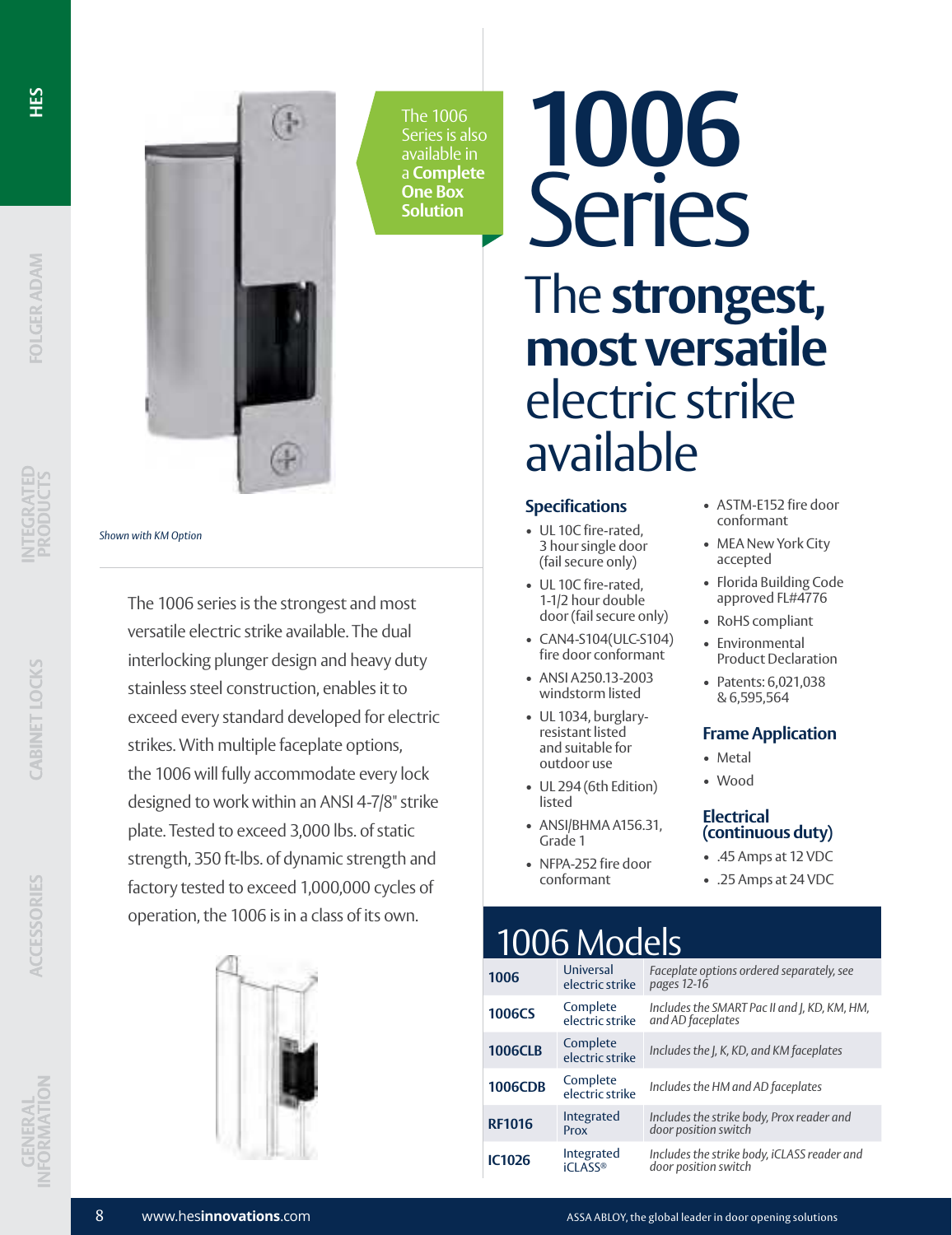**ERTIFIE** 







*Diagram shown with N Option*

#### **Standard Features**

- Stainless steel construction
- Tamper-resistant
- Static strength 3,070 lbs. (fail secure)
- Dynamic strength 350 ft-lbs. (fail secure)
- Endurance 1,000,000 cycles
- Fail secure
- Dual-voltage 12 VDC or 24 VDC continuous duty
- Non-handed
- Internally mounted solenoid
- Accommodates up to 1" deadbolt
- Plug-in connector
- Full keeper shims for horizontal adjustment
- Trim enhancer

**CYLINDRICAL** 

FIELD SELECTABLE<br>(12 OR 24VDC)

• Five-year limited warranty

#### **Optional Features**

**LBM** » Latchbolt monitor

**LBSM** » Latchbolt strike monitor

- Fail safe
- Interchangeable faceplates *Monitor Switches may not work with all faceplate options (see pages 12-16)*

#### **Accessories**

**1000-102** » Rain guard

**1006-103** » Full keeper shims

**1000-104** » Lip extension trim adapter

**1006-105** » Trim enhancer BLK (goof plate)

**1006-109** » Trim adapter **1000-110** » Replacement strike plate **1000-130** » KD filler plate

**SPECIALTY** 

SPECIALTY<br>LOCKSETS

OUTDOOR<br>RATED

I ISTFI

**150** » Strike latch guard **154-MTK** » Metal template kit **2004M** » ElectroLynx® adapter **2005M3** » SMART Pac® III **2006M** » Plug-in buzzer

### **Finishes**

- **630** » Satin stainless steel
- **605** » Bright brass
- **606** » Satin brass
- **612** » Satin bronze
- **613** » Bronze toned
- **629** » Bright stainless steel
- **BLK** » Black

*\*Complete Pacs are only available in the 630 finish*

**FIRE RATED** 

**MORTISE LOCKS**<br>WITHOUT<br>DEADBOLTS

**GRADE 1** 

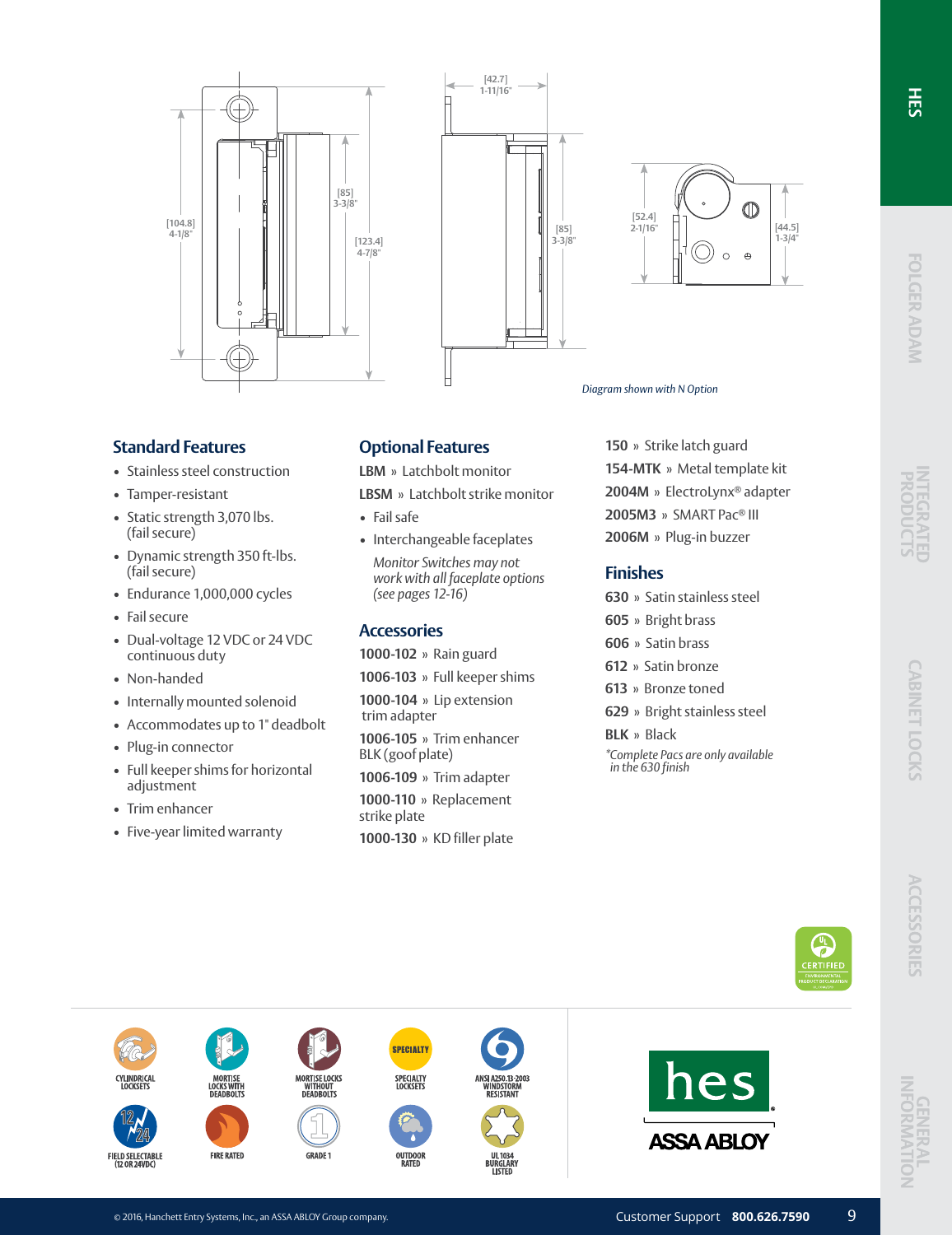**OLGER ADAM** 

# **1006** Series HES raises the bar again with

a **Complete**

**Box Solutions**

line of **One** 

If you're unsure of what lockset you'll encounter in the field or just want to simplify what you carry, choose an HES Complete electric strike system.

You'll be sure to have a Grade 1 solution to release any cylindrical or mortise lockset that works with an ANSI 4-7/8" strike plate.

## **Everything is included in the box.**

# How to Order

The following is an example describing how to order the new 1006 Complete One Box Solutions.

#### Part Number Examples

## 1006CLB-630-LBM

*Is the part number for a 1006 Series electric strike with select option faceplates included in the box, and a stainless steel finish.*

| 1006                                           |                                                                                | $\mathsf B$                                                                      |                                                                                            | 630                                                             | <b>BM</b>                                                                                     |
|------------------------------------------------|--------------------------------------------------------------------------------|----------------------------------------------------------------------------------|--------------------------------------------------------------------------------------------|-----------------------------------------------------------------|-----------------------------------------------------------------------------------------------|
| <b>Strike Series</b>                           | Complete                                                                       | Lock Type                                                                        | <b>Fail Safe/Secure</b>                                                                    | <b>Finishes</b>                                                 | <b>Optional Features</b>                                                                      |
| Choose the<br>electric strike<br>series number | Specify a "C"<br>to include<br>select faceplates<br>and hardware<br>in the box | "LB" for Latchbolt<br>"S" for<br>SMART Pac <sup>®</sup> III<br>"DB" for Deadbolt | Specify an "F"<br>for Fail Safe and<br>leave blank for<br><b>Fail Secure</b><br>(standard) | All Complete<br>Pacs are only<br>available in the<br>630 finish | This item refers<br>to options such as<br>latchbolt monitor<br>or latchbolt<br>strike monitor |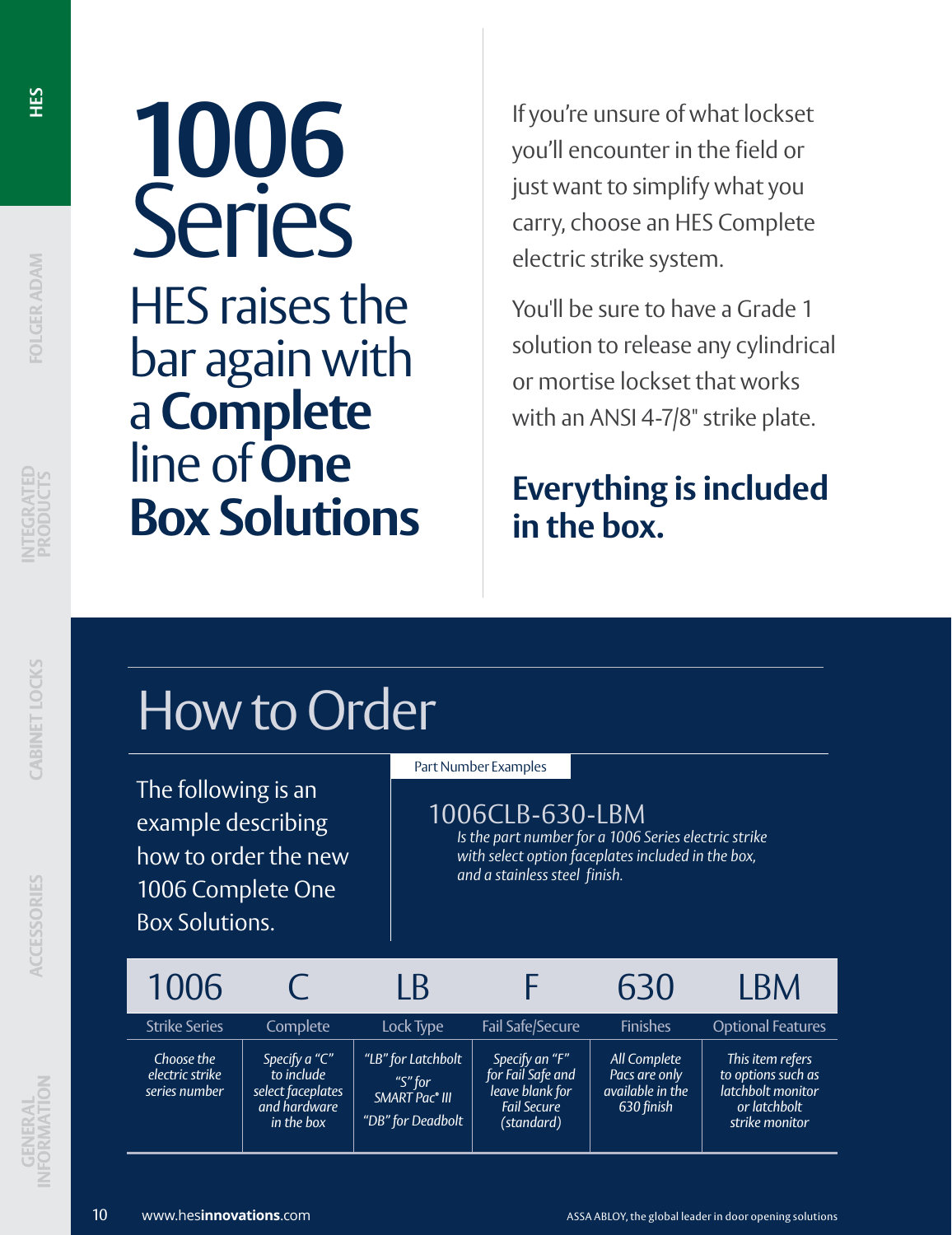## **1006CS** Smart Strike™

The **Complete One Box Solution** for all cylindrical and mortise locksets, with or without a 1" deadbolt

**The 1006CS Smart Strike** includes a 1006 electric strike body and SMART Pac® III plus faceplates and brackets that can provide the same function as any of the following options:

| Option           | <b>AM Option</b>  | N Option         |
|------------------|-------------------|------------------|
| K Option         | H Option          | ND Option        |
| <b>KD</b> Option | <b>HD Option</b>  | NM Option        |
| <b>KM</b> Option | <b>HM Option</b>  | <b>TOption</b>   |
| A Option         | HT Option         | <b>TD Option</b> |
| AD Option        | <b>HTD Option</b> |                  |

### **Compatible Locksets:**



## **1006CLB** Complete for Latchbolt Locks

The **Complete One Box Solution** for all cylindrical and mortise locksets

**The 1006CLB** includes the 1006 electric strike body plus faceplates and brackets that provide the same function as any of the following options:

| Option   | <b>KD</b> Option |
|----------|------------------|
| K Option | <b>KM</b> Option |

### **Compatible Locksets:**





## **1006CDB** Complete for Deadbolt Locks

The **Complete One Box Solution** for all locksets with a 1" deadbolt

**The 1006CDB** includes the 1006 electricstrike body plus faceplates and brackets that provide the same function as any of the following options:

> HM Option HT Option HTD Option

| A Option         |  |
|------------------|--|
| AD Option        |  |
| AM Option        |  |
| H Option         |  |
| <b>HD</b> Option |  |

NM Option T Option TD Option

N Option ND Option

## **Compatible Locksets:**



 $\frac{1}{5}$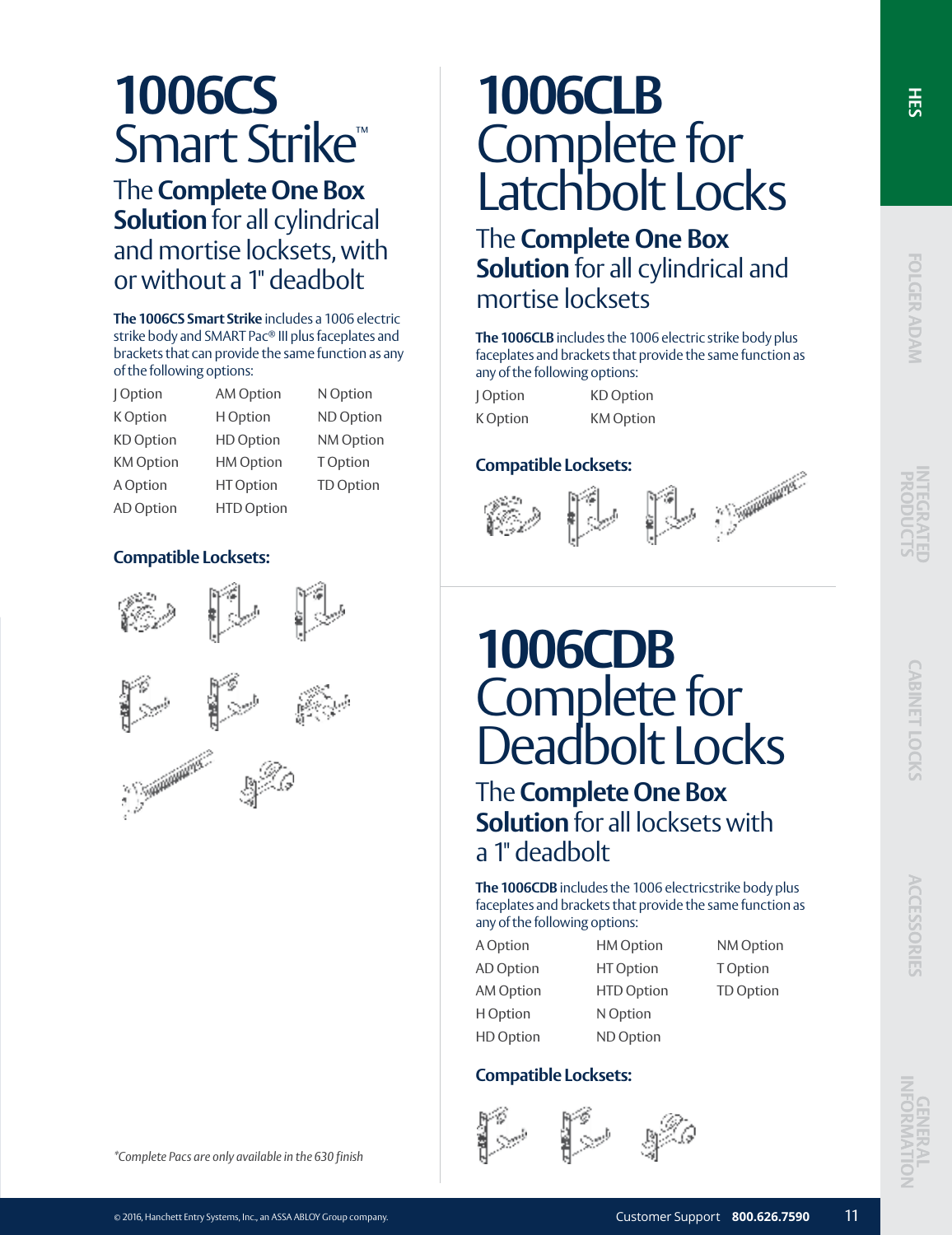



**Operation**: After releasing the latchbolt or deadbolt the keeper returns to the locked position



### **E** Option

*"For use with" information is offered as a recommendation only. Reference should be made to the lockset manufacturer for proper installation instructions necessary to meet compatibility requirements.* 

**For use with:** Corbin Russwin Security Bolt, Weiserbolt and normally extended 1" tubular deadbolts

**» ANSI/BHMA Numbers:** E09391, E09392, E09393



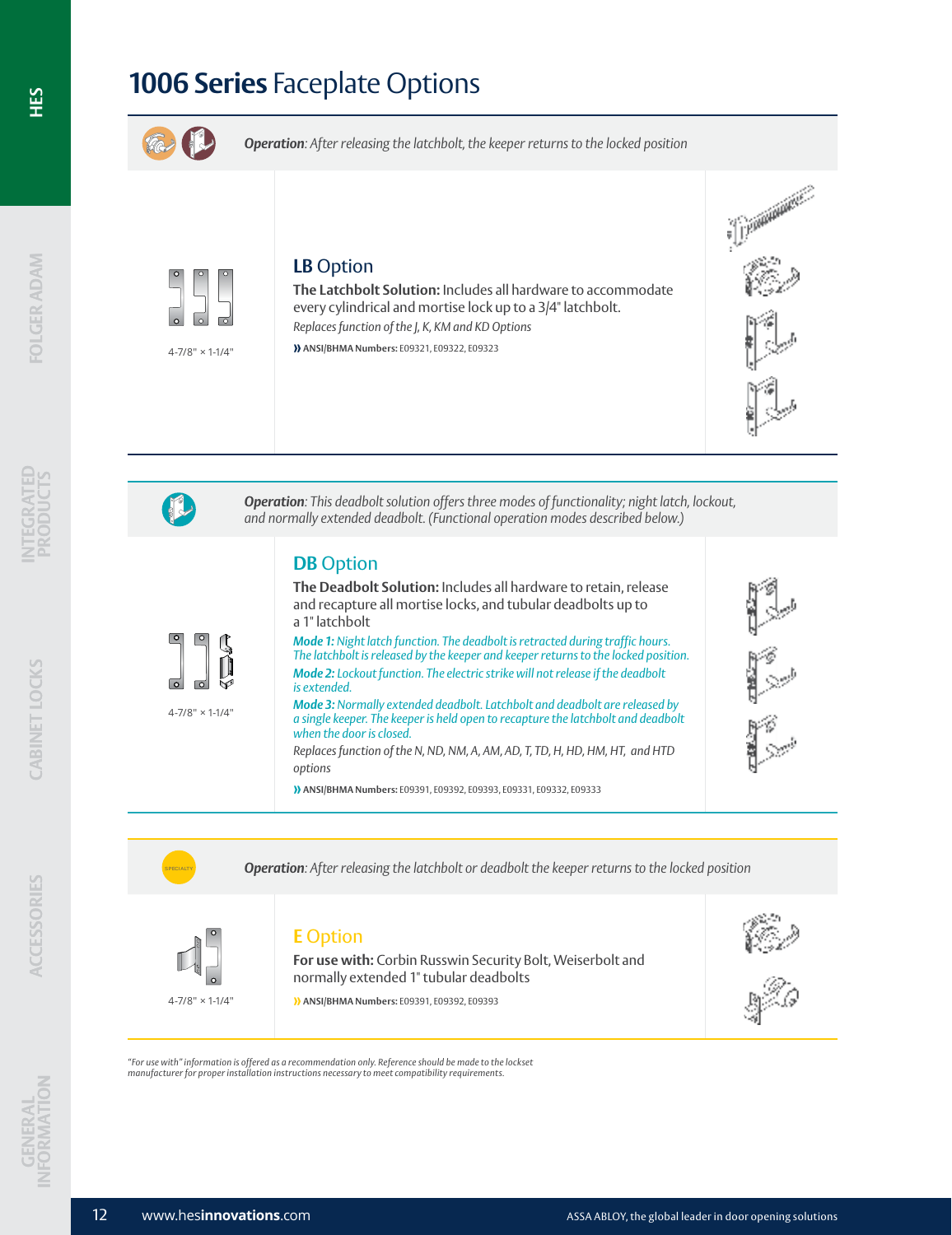

"For use with" information is offered as a recommendation only. Reference should be made to the lockset readly<br>manufacturer for proper installation instructions necessary to meet compatibility requirements.

FOLGER ADAM

**INTEGRATED** 

**CABINET LOCKS**

**CABINET LOCKS** 

 **ACCESSORIES**

**ACCESSORIES**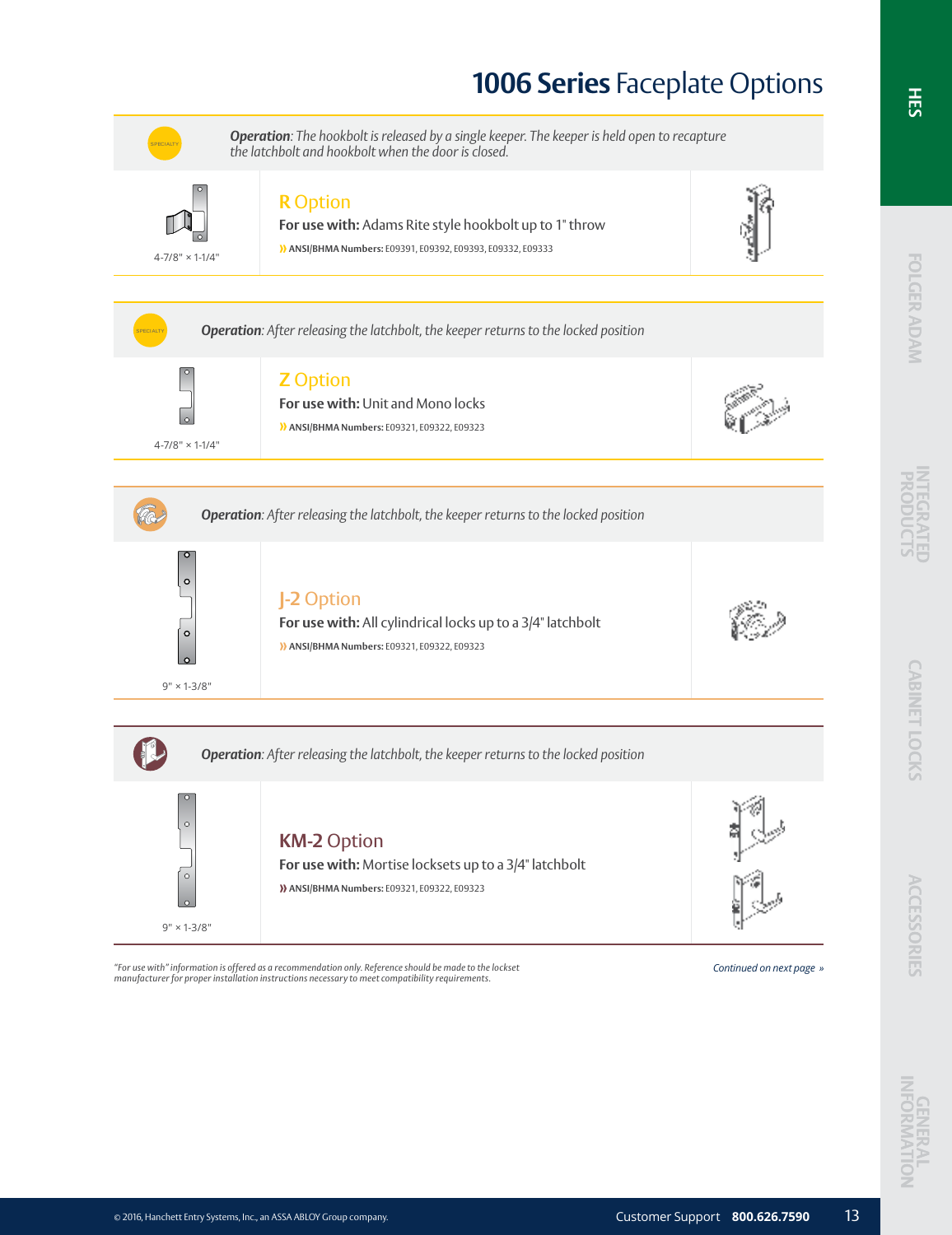

*Operation: This deadbolt solution offers three modes of functionality; night latch, lockout, and normally extended deadbolt. (Functional operation modes described below.)*

## **DB-2** Option

**The Deadbolt Solution:** Includes all hardware to retain, release and recapture all mortise locks, and tubular deadbolts up to a 1" latchbolt *Mode 1: Night latch function. The deadbolt is retracted during traffic hours. The latchbolt is released by the keeper and keeper returns to the locked position.* 

*Mode 2: Lockout function. The electric strike will not release if the deadbolt is extended. Mode 3: Normally extended deadbolt. Latchbolt and deadbolt are released by* 

*a single keeper. The keeper is held open to recapture the latchbolt and deadbolt when the door is closed.*

**For use with:** Cylindrical locksets up to 3/4" throw and all locksets

**Compatible locksets:** All brands of cylindrical latchbolts

**For use with:** Mortise locksets up to 3/4" throw latchbolt

**For use with:** Mortise locksets up to 3/4" throw latchbolt **Compatible locksets:** Accurate, Arrow, Baldwin, Best, Corbin Russwin, Falcon, Marks, PDQ, Sargent (7800, 8200

**Compatible locksets:** Dorma 9500, Jackson, Sargent (7700 & 8100),

*Replaces the N-2, A-2, T-2, and H-2 options*

**» ANSI/BHMA Numbers:** E09391, E09392, E09393, E09331, E09332, E09333





 $9" \times 1 - 3/8"$ 

*Operation: After releasing the latchbolt, the keeper returns to the locked position*

*Operation: After releasing the latchbolt, the keeper returns to the locked position*

### **J** Option

**KD** Option

Schlage, Yale (8700)

**KM** Option

& 9200), Yale (8800)

*"For use with" information is offered as a recommendation only. Reference should be made to the lockset manufacturer for proper installation instructions necessary to meet compatibility requirements.* 

with center-lined bolts

**» ANSI/BHMA Numbers:** E09321, E09322, E09323

**» ANSI/BHMA Numbers:** E09321, E09322, E09323

**» ANSI/BHMA Numbers:** E09321, E09322, E09323

4-7/8" × 1-1/4"

4-7/8" × 1-1/4"

4-7/8" × 1-1/4"



FOLGER ADAM

**Salt** 

14 www.hes**innovations**.com **ASSA ABLOY, the global leader in door opening solutions**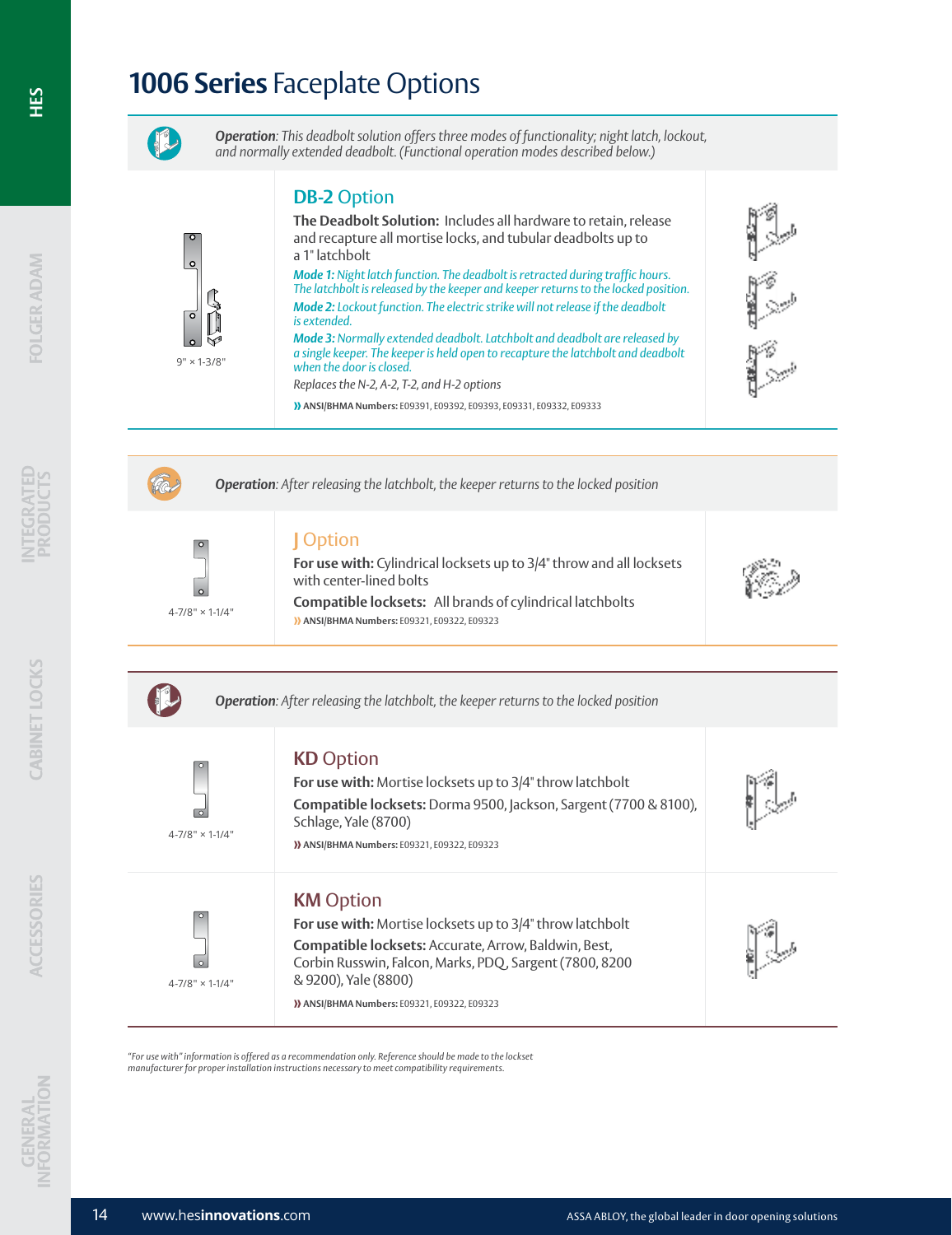

*Operation: Latchbolt and deadbolt are released by a single keeper. The keeper is held open to recapture the latchbolt and deadbolt when the door is closed.*

**For use with:** Mortise locksets with a normally extended



4-7/8" × 1-1/4"

## 1" deadbolt **Compatible locksets:** Sargent (7700 & 8100), Schlage, Yale (8700) **» ANSI/BHMA Numbers:** E09391, E09392, E09393, E09331, E09332, E09333

## **AM** Option

**AD** Option

4-7/8" × 1-1/4"

∣о

4-7/8" × 1-1/4"

4-7/8" × 1-1/4"

| <b>AIVI</b> UPLIUII                                                                                                                                                         |
|-----------------------------------------------------------------------------------------------------------------------------------------------------------------------------|
| For use with: Mortise locksets with a normally extended<br>1" deadbolt                                                                                                      |
| <b>Compatible locksets:</b> Accurate, Arrow, Baldwin, Best, Corbin<br>Russwin, Falcon (45H, 47H, 34H & 37H), Marks, Omnia, PDQ,<br>Sargent (7800, 8200 & 9200), Yale (8800) |
|                                                                                                                                                                             |

**» ANSI/BHMA Numbers:** E09391, E09392, E09393, E09331, E09332, E09333



#### *Operation: Lockout function. The electric strike will not release if the deadbolt is extended. The deadbolt is retracted during traffic hours. The latchbolt is retracted by the keeper. The keeper returns to the locked position.*

## **HM** Option

| <b>For use with:</b> Mortise locksets with a 1" deadbolt. Strike will not<br>release when deadbolt is extended                                                                                                                            |  |
|-------------------------------------------------------------------------------------------------------------------------------------------------------------------------------------------------------------------------------------------|--|
| Compatible locksets: Accurate, Arrow, Baldwin, Best, Corbin<br>Russwin, Falcon (45H, 47H, 34H & 37H), Marks, Omnia, PDQ,<br>Sargent (7800, 8200 & 9200), Yale (8800)<br>>>>>>>>>>>>>>>>>>>>>>>>+, E09392, E09393, E093331, E09332, E09333 |  |
| <b>HTD Option</b><br>For use with: Mortise locksets with a 1" deadbolt and no<br>deadlatch or a center positioned deadlatch. Strike will not release<br>when deadbolt is extended                                                         |  |

**Compatible locksets:** Sargent (7700 & 8100), Schlage, Yale (8700) **» ANSI/BHMA Numbers:** E09391, E09392, E09393, E09331, E09332, E09333

"For use with" information is offered as a recommendation only. Reference should be made to the lockset readly<br>manufacturer for proper installation instructions necessary to meet compatibility requirements.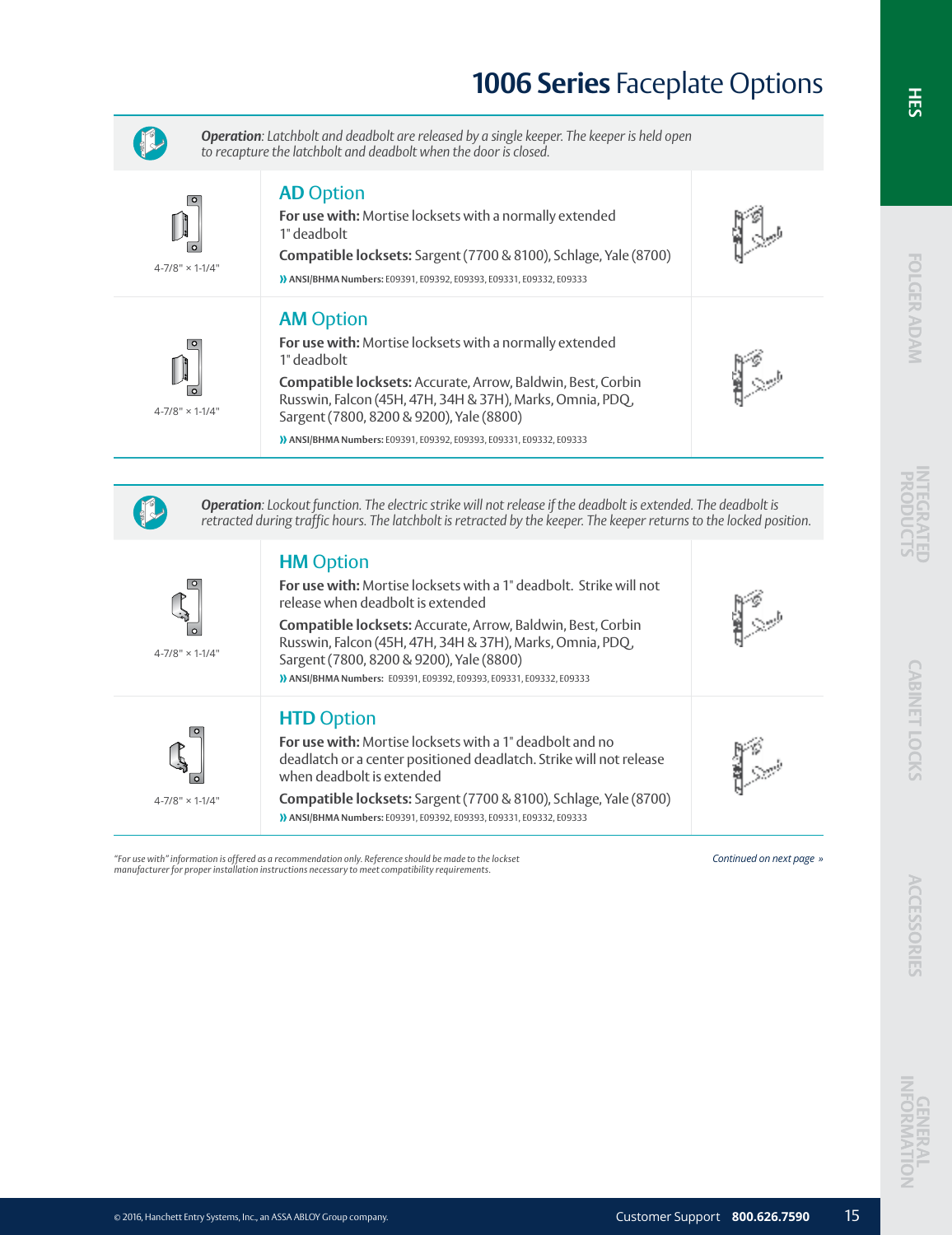

*Operation: Night latch function. The deadbolt is retracted during traffic hours. The latchbolt is released by the keeper and keeper returns to the locked position.* 

| $\circ$<br>ा<br>$4 - 7/8" \times 1 - 1/4"$ | <b>ND</b> Option<br>For use with: Mortise locksets with a deadbolt used for night<br>latch function only<br>Compatible locksets: Sargent (7700 & 8100), Schlage, Yale (8700)<br>>>>>>>>>>>>>>>>>>>>>>>>>,E09392,E09393,E09331,E09332,E09333                                      |  |
|--------------------------------------------|----------------------------------------------------------------------------------------------------------------------------------------------------------------------------------------------------------------------------------------------------------------------------------|--|
| $\circ$<br>$4 - 7/8" \times 1 - 1/4"$      | <b>NM</b> Option<br>For use with: Mortise locksets with a deadbolt used for night<br>latch function only<br>Compatible locksets: Accurate, Arrow, Baldwin, Best, Corbin<br>Russwin, Falcon (45H, 47H, 34H & 37H), Marks, Omnia, PDQ,<br>Sargent (7800, 8200 & 9200), Yale (8800) |  |

**» ANSI/BHMA Numbers:** E09391, E09392, E09393, E09331, E09332, E09333



 $4 - 7/8$ 

 $4 - 7/8$ 

 $\breve{a}$ 

*Operation: Latchbolt and deadbolt are released by a single keeper. The keeper is held open to recapture the latchbolt and deadbolt, and the deadlatch is engaged when the door is closed.*

| <b>T</b> Option |  |
|-----------------|--|
|                 |  |

| $78" \times 1-1/4"$ | For use with: Mortise locksets with a normally extended 1"<br>deadbolt and center-lined deadlatch<br>Compatible locksets: Accurate, Arrow, Baldwin, Marks,<br>Omnia, PDQ, Schlage<br>>>>>>> ANSI/BHMA Numbers: E09391, E09392, E09393, E09331, E09332, E09333        |  |
|---------------------|----------------------------------------------------------------------------------------------------------------------------------------------------------------------------------------------------------------------------------------------------------------------|--|
| $78" \times 1-1/4"$ | <b>TD</b> Option<br>For use with: Mortise locksets with a normally extended 1"<br>deadbolt and center-lined deadlatch<br>Compatible locksets: Sargent (7700 & 8100), Schlage, Yale (8700)<br>>>>>> ANSI/BHMA Numbers: E09391, E09392, E09393, E09331, E09332, E09333 |  |

*The following legacy faceplate options remain available for order. Suggestions are provided below for more versatile options.* 

| A Option         | replaced by AM Option  |
|------------------|------------------------|
| H Option         | replaced by HM Option  |
| <b>HD Option</b> | replaced by HTD Option |
| <b>HT Option</b> | replaced by HTD Option |
| <b>K</b> Option  | replaced by KM Option  |
| N Option         | replaced by NM Option  |
|                  |                        |

| K-2 Option | combined into KM-2 Option |
|------------|---------------------------|
| A-2 Option | replaced by DB-2 Option   |
| H-2 Option | replaced by DB-2 Option   |
| N-2 Option | replaced by DB-2 Option   |
| T-2 Option | replaced by DB-2 Option   |

*"For use with" information is offered as a recommendation only. Reference should be made to the lockset manufacturer for proper installation instructions necessary to meet compatibility requirements.*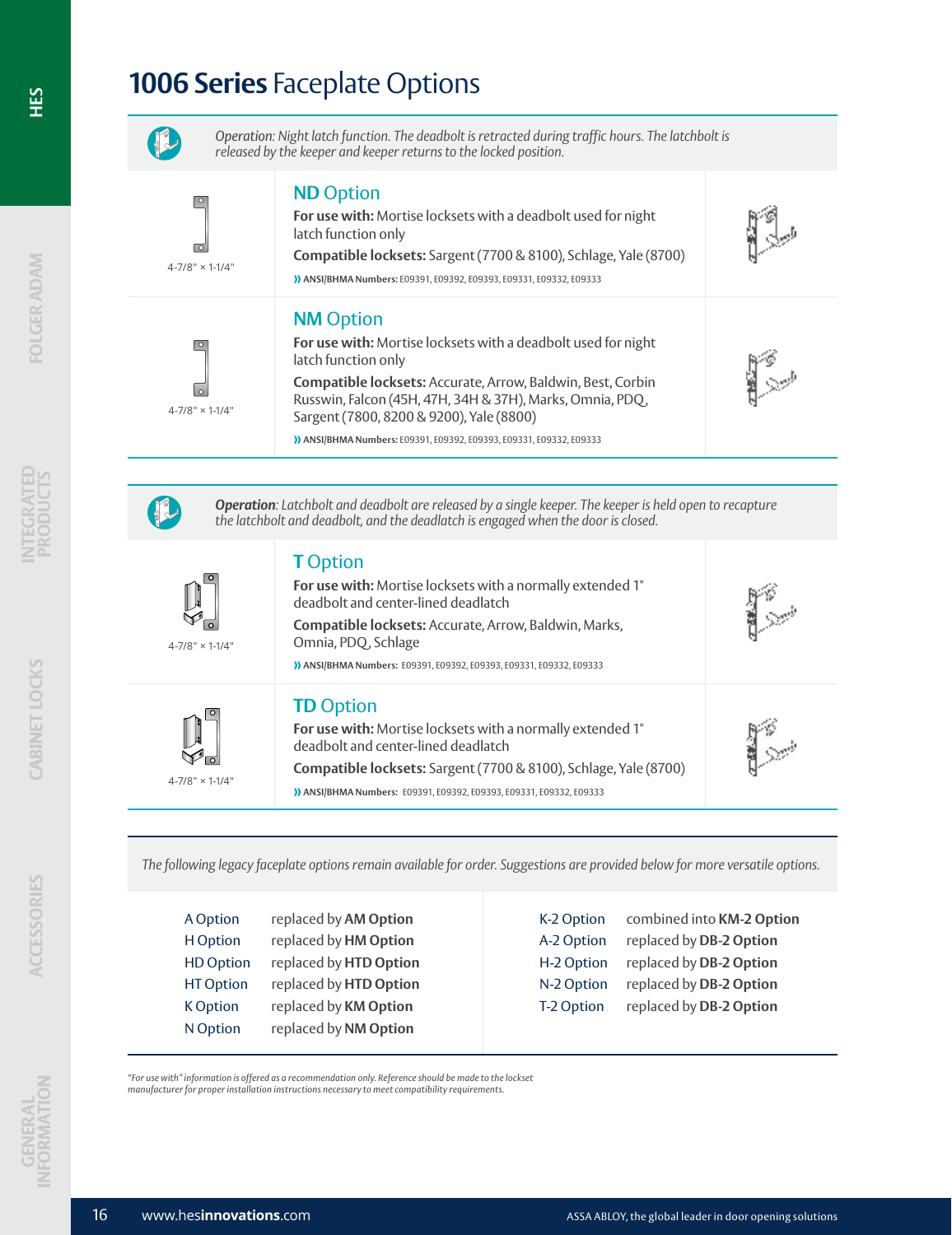

Solar Power Supplies



Power Distribution Boards



Power Transfers



Inductive Coupling Power Transfer



PoE Injectors & Extractors



Linear Power Supplies



Switching Power Supplies



Plug in Power Supplies



Electric Hinges

## TAP INTO THE **POWER** OF SECURITRON



## **SECURITRON**.COM | **1.800.MAGLOCK**

ASSA ABLOY, the global leader in door opening solutions



## **Securitron is your one-stop source for all power management components.**

Securitron products integrate better and work seamlessly together. Your system is easier to set up, easier to customize and more reliable to operate. What's more, Securitron offers the best warranty and the finest tech support in the industry.

Contact Securitron. We are your single source for excellence in access control.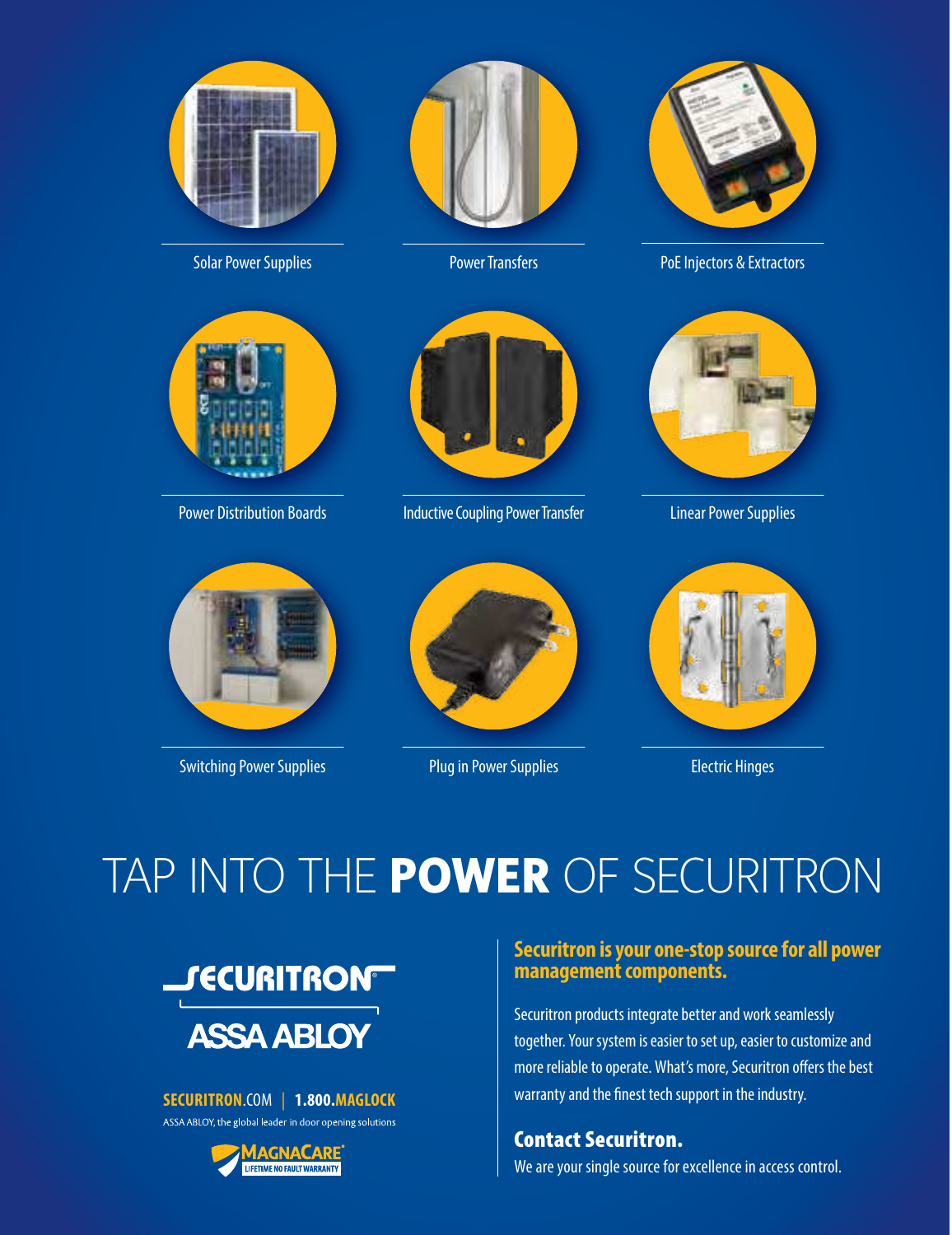## **1006 Series** Faceplate Dimensions



**INTEGRATED PRODUCTS**